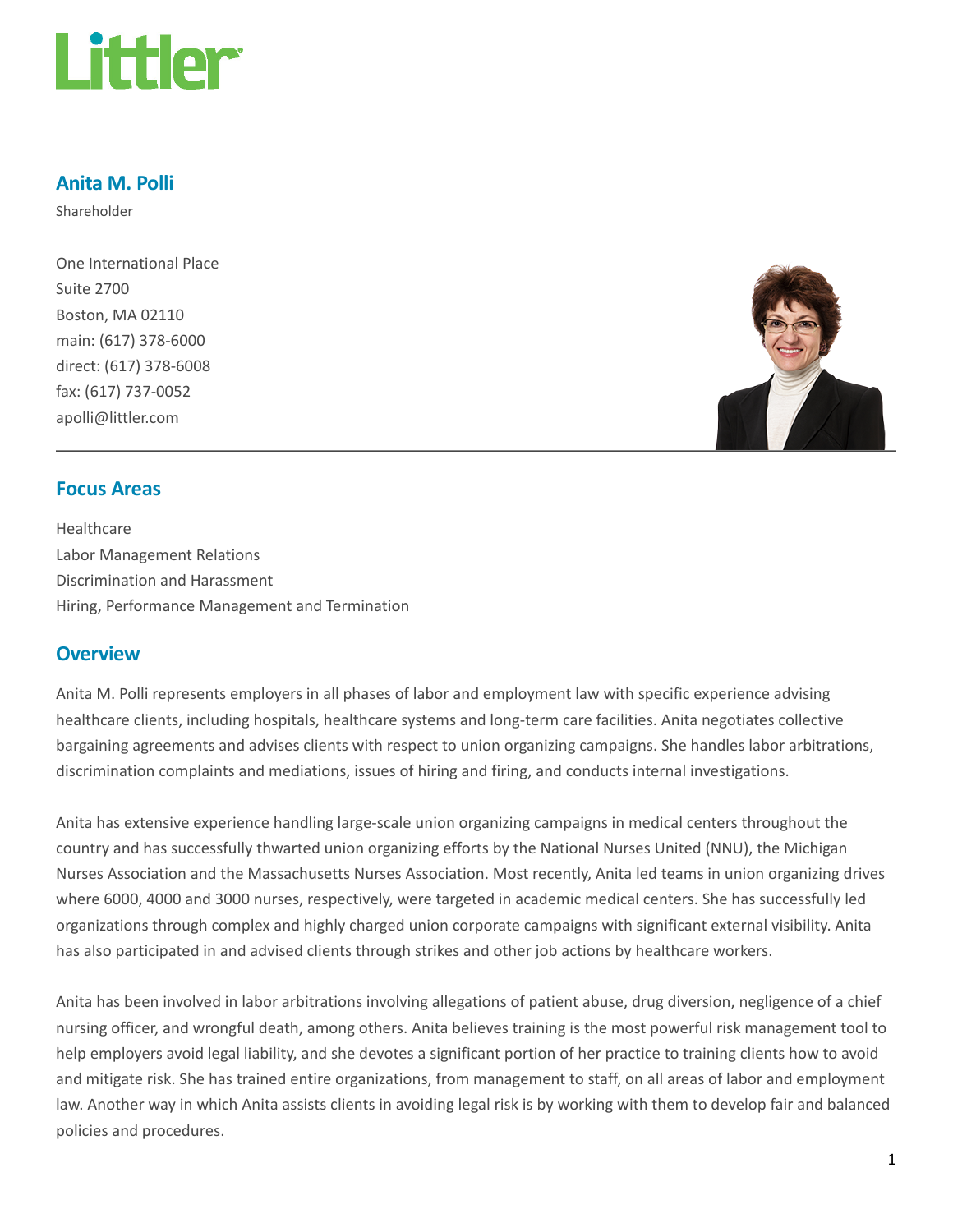

Previously, Anita was a partner at another law firm. She has written extensively on labor and employment matters, and has lectured for numerous legal, business and human resource organizations.

# Professional and Community Affiliations

- Member, Labor and Employment Section, American Bar Association
- Member, Labor and Employment Section, Massachusetts Bar Association
- Member, Labor and Employment Section, Boston Bar Association
- Member, National Health Lawyers Association

#### Education

- J.D., Northeastern University School of Law, 1988
- B.S., Northeastern University, 1979, summa cum laude

#### Bar Admissions

Massachusetts

#### **Courts**

U.S. Court of Appeals, 1st Circuit U.S. District Court, District of Massachusetts

#### Publications & Press

#### NLRB Defines New Standard for Determining Appropriate Bargaining Units

Littler Insight September 7, 2011

## Major Merger of Nursing Unions to Shake Up Health Care Littler Insight February 25, 2009

## Anita Polli Breaks Down SEIU Motives Boston Business Journal August 18, 2006

#### Littler Boston Expands Again with Addition of Three Accomplished Employment Attorneys

Littler Press Release November 11, 2005